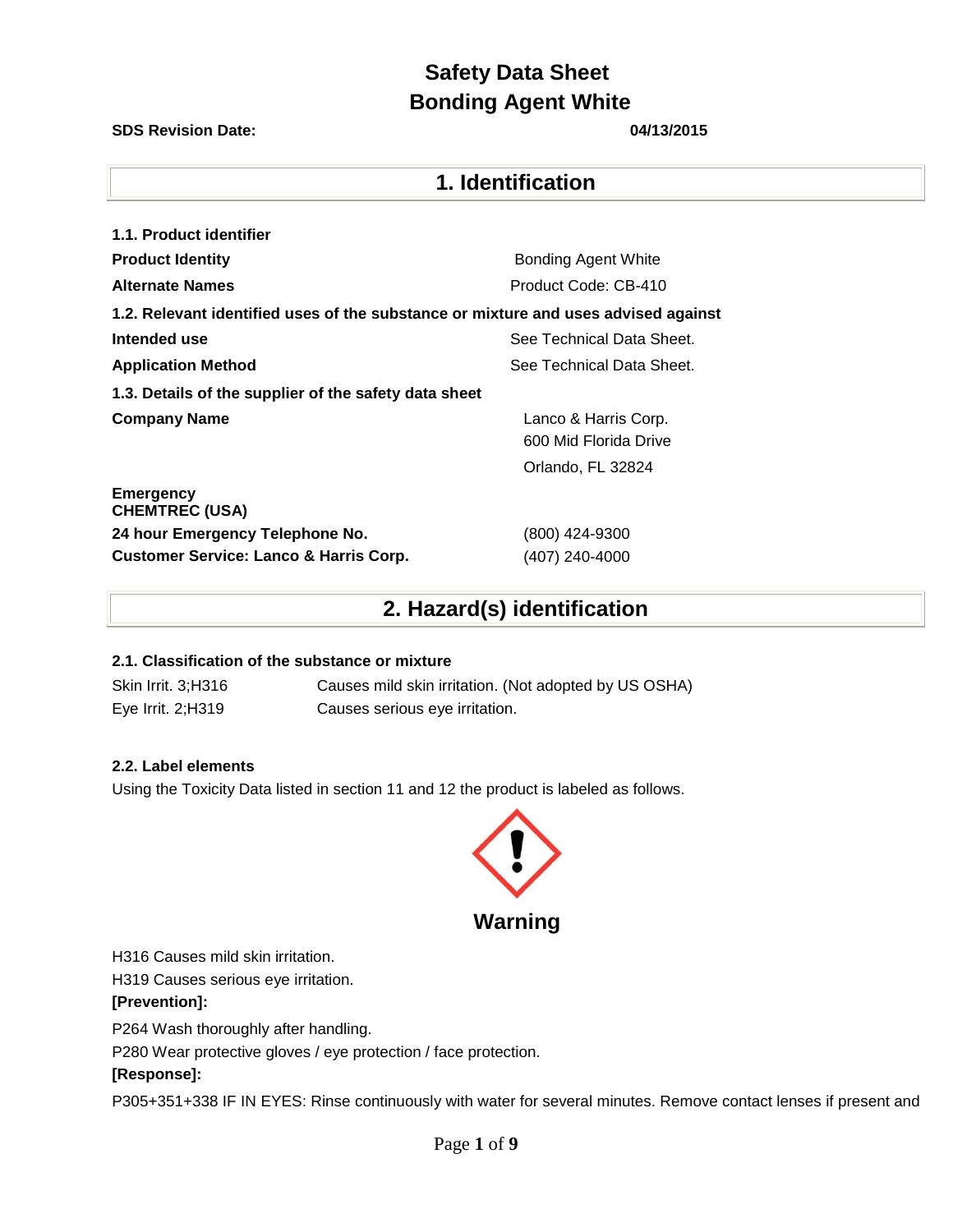### **SDS Revision Date: 04/13/2015**

easy to do - continue rinsing.

P332+313 If skin irritation occurs: Get medical advice / attention.

P337+313 If eye irritation persists: Get medical advice / attention.

#### **[Storage]:**

No GHS storage statements

#### **[Disposal]:**

No GHS disposal statements

# **3. Composition/information on ingredients**

This product contains the following substances that present a hazard within the meaning of the relevant State and Federal Hazardous Substances regulations.

| <b>Ingredient/Chemical Designations</b>                                     | Weight %   | <b>GHS Classification</b> | <b>Notes</b> |
|-----------------------------------------------------------------------------|------------|---------------------------|--------------|
| Acetic acid ethenyl ester, polymer with ethenol<br>CAS Number: 0025213-24-5 | $1.0 - 10$ | $Eve$ Irrit. 2, H319      |              |

In accordance with paragraph (i) of §1910.1200, the specific chemical identity and/or exact percentage (concentration) of composition has been withheld as a trade secret.

[1] Substance classified with a health or environmental hazard.

[2] Substance with a workplace exposure limit.

[3] PBT-substance or vPvB-substance.

\*The full texts of the phrases are shown in Section 16.

## **4. First aid measures**

#### **4.1. Description of first aid measures**

| General           | In all cases of doubt, or when symptoms persist, seek medical attention.<br>Never give anything by mouth to an unconscious person.                                                               |  |  |
|-------------------|--------------------------------------------------------------------------------------------------------------------------------------------------------------------------------------------------|--|--|
| <b>Inhalation</b> | Remove to fresh air.                                                                                                                                                                             |  |  |
| <b>Eyes</b>       | Irrigate copiously with clean water for at least 15 minutes, holding the eyelids apart and<br>seek medical attention.                                                                            |  |  |
| <b>Skin</b>       | Remove contaminated clothing. Wash skin thoroughly with soap and water or use a<br>recognized skin cleanser.                                                                                     |  |  |
| Ingestion         | Induce vomiting promptly according to physician's instructions or by having patient stick<br>finger down throat. After vomiting has been induced, give two teaspoons of baking soda in<br>water. |  |  |
|                   | 4.2. Most important symptoms and effects, both acute and delayed                                                                                                                                 |  |  |
| <b>Overview</b>   | Inhalation Health Risks and Symptoms of Exposure:<br>Irritation of the respiratory tract; headache, nausea, dizziness.                                                                           |  |  |
|                   | Skin and Eye Contact Health Risks and Symptoms of Exposure:<br>In case of eye contact, flush with large amounts of water for at least 15 minutes. Get<br>medical assistance.                     |  |  |
|                   | Skin Absorption Health Risks and Symptoms of Exposure:<br>Wash affected skin areas thoroughly with soap and water. Consult a physician if irritation                                             |  |  |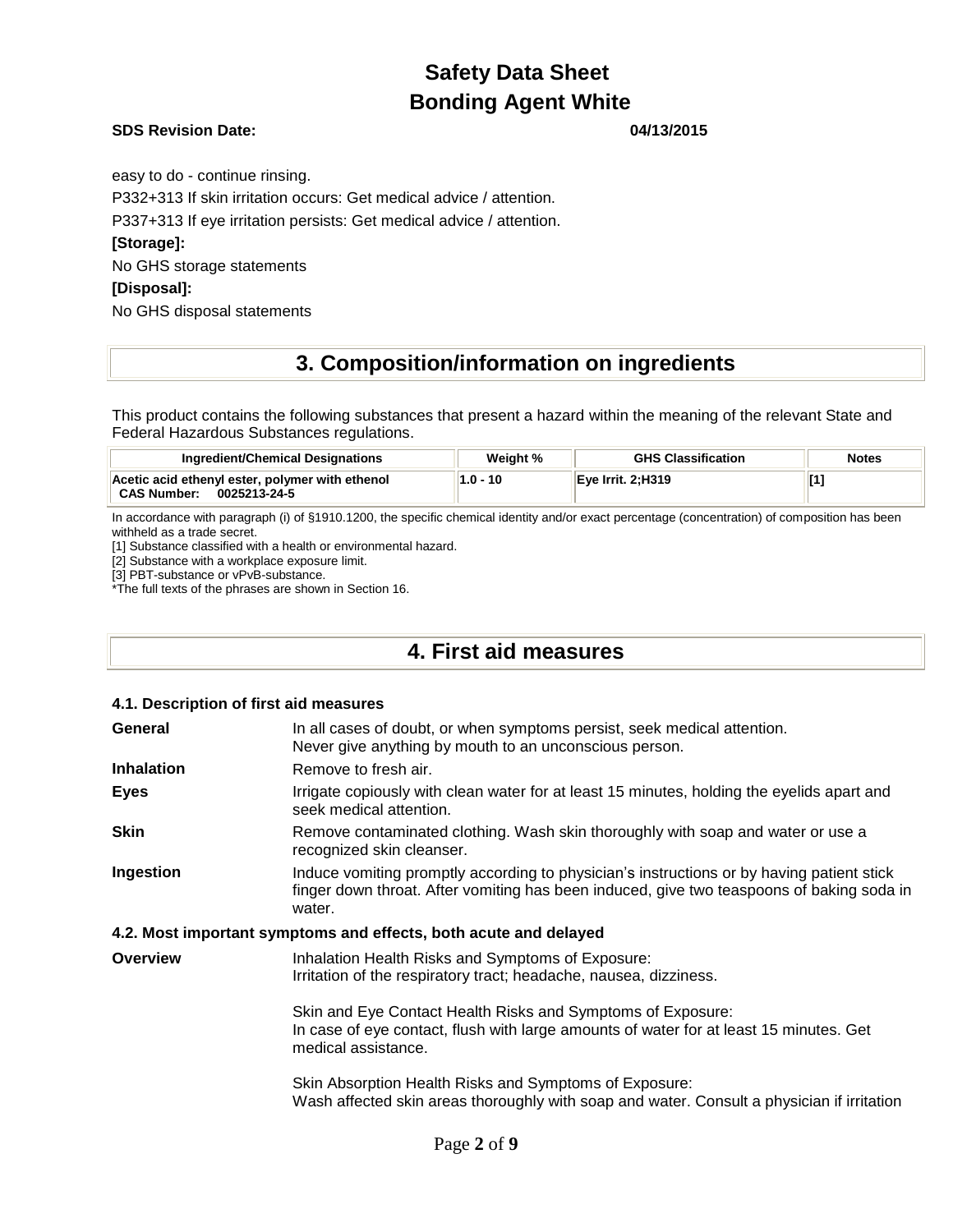| <b>SDS Revision Date:</b> | 04/13/2015                                                                                                                                                                                                                                               |
|---------------------------|----------------------------------------------------------------------------------------------------------------------------------------------------------------------------------------------------------------------------------------------------------|
|                           | persists.                                                                                                                                                                                                                                                |
|                           | Ingestion Health Risks and Symptoms of Exposure:<br>If ingested, call a physician immediately. Induce vomiting and contact a physician or your<br>nearest poison control center. Never give anything to an unconscious person. Treat<br>symptomatically. |
|                           | Health Hazards (Acute and Chronic):<br>Prolonged and repeated breathing of spray mist and/or sanding dust over a period of years<br>may cause dust disease of the lungs.                                                                                 |
|                           | Medical Conditions Generally Aggravated by Exposure:<br>None when used in accordance with safe handling and use information.                                                                                                                             |
|                           | See section 2 for further details.                                                                                                                                                                                                                       |
| <b>Eyes</b><br>Skin       | Causes serious eye irritation.<br>Causes mild skin irritation. (Not adopted by US OSHA)                                                                                                                                                                  |

# **5. Fire-fighting measures**

### **5.1. Extinguishing media**

CO2, water fog, other.

### **5.2. Special hazards arising from the substance or mixture**

Hazardous decomposition: Carbon Monoxide and Carbon Dioxide

### **5.3. Advice for fire-fighters**

Due to pressure build-up, closed containers exposed to extreme heat may explode during emergency conditions. Overexposure can cause decomposition of product and create a health hazard. Symptoms may not be immediately apparent. Obtain medical attention.

Summon professional firefighters. Use full protective equipment including self contained breathing apparatus. Water spray may be ineffective. If water is used, fog nozzles are preferable.

#### **ERG Guide No.**

## **6. Accidental release measures**

### **6.1. Personal precautions, protective equipment and emergency procedures**

Put on appropriate personal protective equipment (see section 8).

#### **6.2. Environmental precautions**

Do not allow spills to enter drains or waterways.

Use good personal hygiene practices. Wash hands before eating, drinking, smoking or using toilet. Promptly remove soiled clothing and wash thoroughly before reuse.

### **6.3. Methods and material for containment and cleaning up**

Wash with water, before attempting clean up, refer to hazard caution information in other section of this safety data sheet. Contain spilled material and remove with inert absorbent material.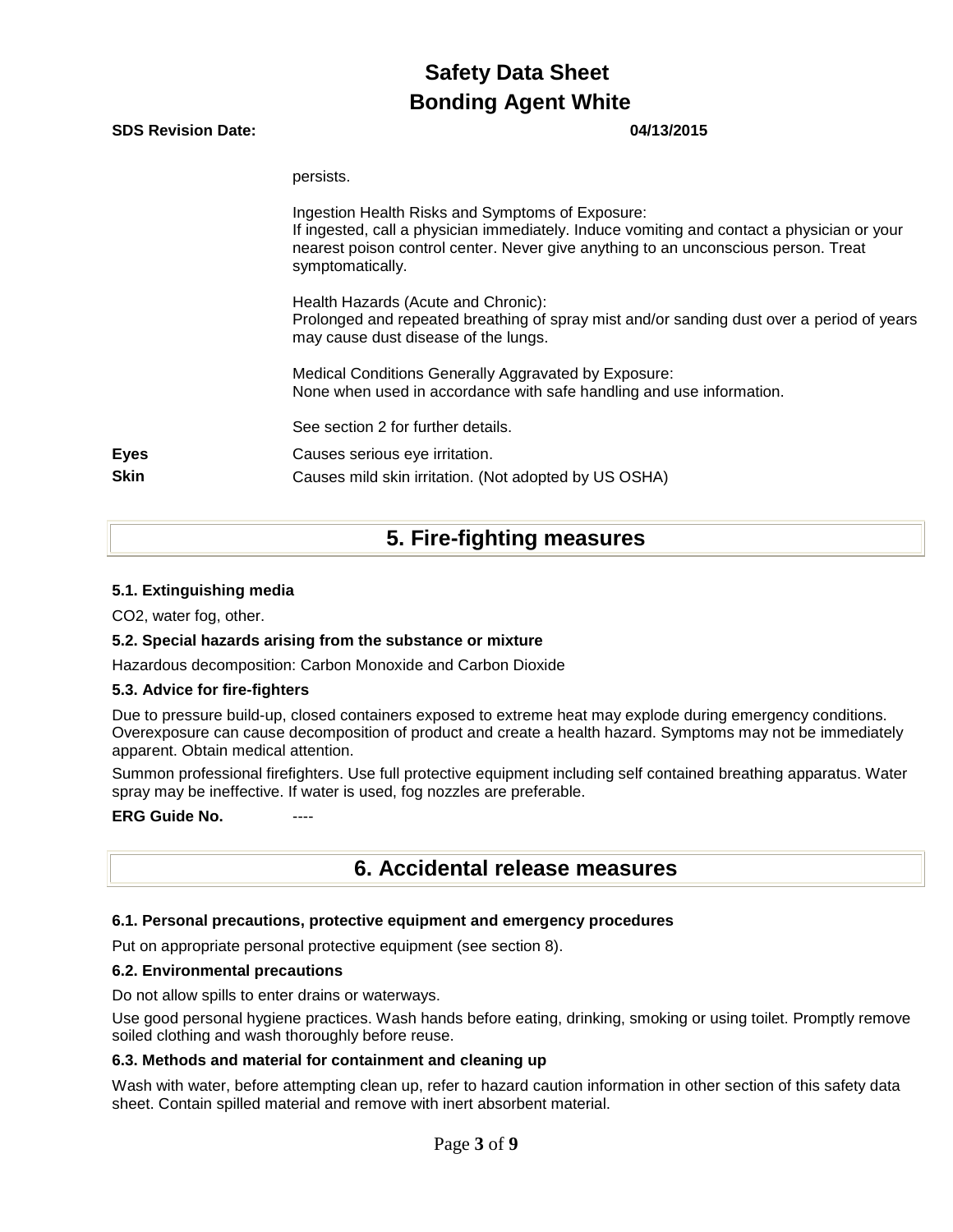#### **SDS Revision Date: 04/13/2015**

## **7. Handling and storage**

### **7.1. Precautions for safe handling**

See section 2 for further details. - [Prevention]:

**7.2. Conditions for safe storage, including any incompatibilities**

Handle containers carefully to prevent damage and spillage.

Incompatible materials: No data available.

Store below 100F and keep from freezing. Keep container closed when not in use. Do not reuse empty container. Keep out of reach of children.

See section 2 for further details. - [Storage]:

### **7.3. Specific end use(s)**

No data available.

## **8. Exposure controls and personal protection**

#### **8.1. Control parameters**

#### **Exposure**

| CAS No.      | Ingredient                                         | <b>Source</b> | Value                       |
|--------------|----------------------------------------------------|---------------|-----------------------------|
| 0025213-24-5 | Acetic acid ethenyl ester, polymer with<br>ethenol | <b>OSHA</b>   | No Established Limit        |
|              |                                                    | <b>ACGIH</b>  | <b>No Established Limit</b> |
|              |                                                    | <b>NIOSH</b>  | <b>No Established Limit</b> |
|              |                                                    | Supplier      | No Established Limit        |

#### **Carcinogen Data**

| CAS No.      | <b>Ingredient</b>                  | <b>Source</b> | Value                                                              |
|--------------|------------------------------------|---------------|--------------------------------------------------------------------|
| 0025213-24-5 | Acetic acid ethenyl ester, polymer | <b>OSHA</b>   | Select Carcinogen: No                                              |
|              | with ethenol                       | <b>NTP</b>    | Known: No: Suspected: No                                           |
|              |                                    | <b>IARC</b>   | Group 1: No; Group 2a: No; Group 2b: No; Group 3: No; Group 4: No; |

#### **8.2. Exposure controls**

| <b>Respiratory</b> | Do not breath vapors, spray, mist or sanding dust. When spray is applied in outdoor or<br>open areas with unrestricted ventilation, and during sanding or grinding operation, use<br>NIOSH/NSHA approved mechanical filter respirator to remove solid airborne particles of<br>overspray and sanding dust. |
|--------------------|------------------------------------------------------------------------------------------------------------------------------------------------------------------------------------------------------------------------------------------------------------------------------------------------------------|
| <b>Eyes</b>        | Do not get in eyes. Safety eyewear with splash guards or side shields is recommended to<br>prevent contact.                                                                                                                                                                                                |
| <b>Skin</b>        | Not Required                                                                                                                                                                                                                                                                                               |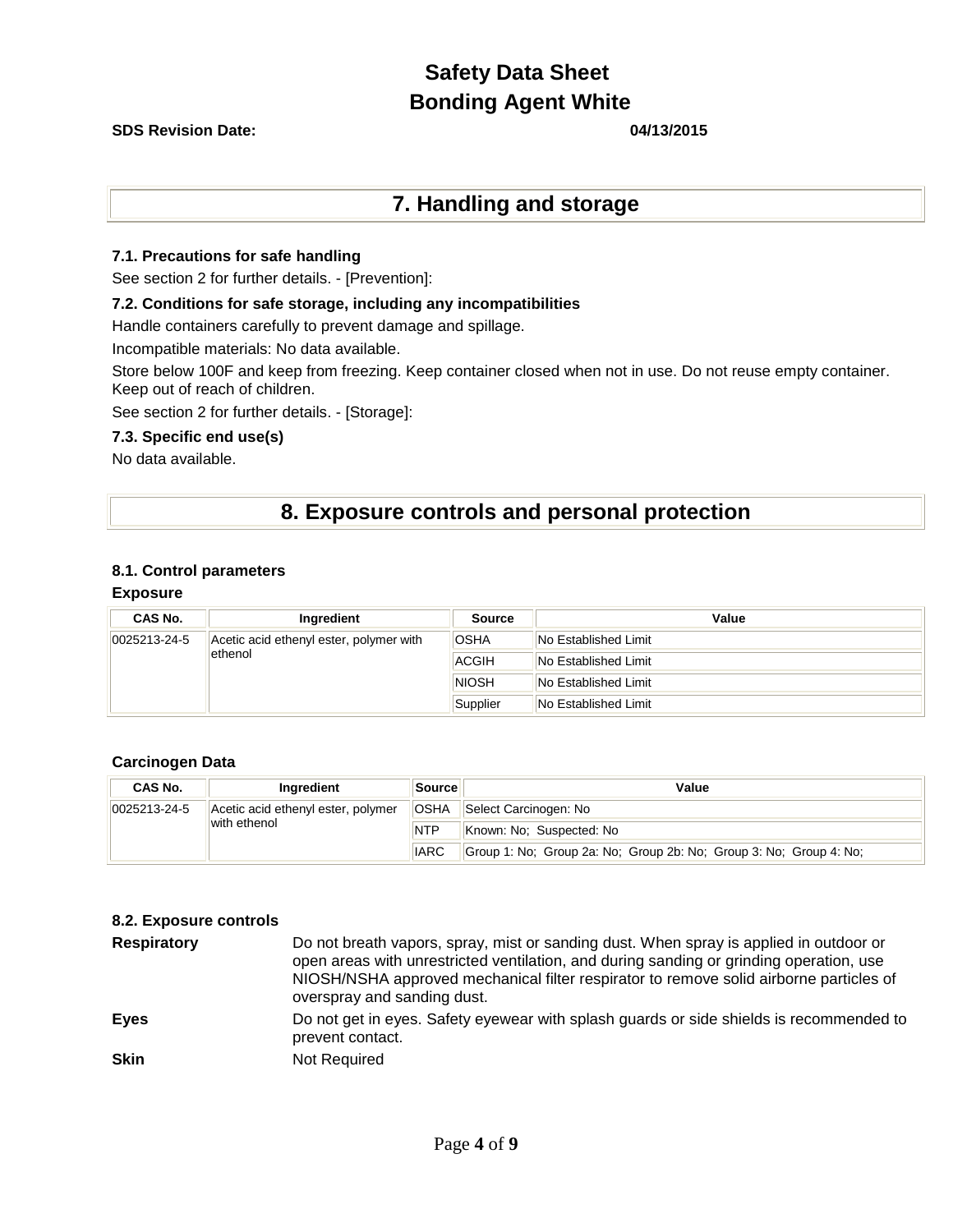| <b>SDS Revision Date:</b>   | 04/13/2015                                                                                                                                                                                                                                                                                                                             |
|-----------------------------|----------------------------------------------------------------------------------------------------------------------------------------------------------------------------------------------------------------------------------------------------------------------------------------------------------------------------------------|
| <b>Engineering Controls</b> | Provide adequate ventilation. Where reasonably practicable this should be achieved by the<br>use of local exhaust ventilation and good general extraction. If these are not sufficient to<br>maintain concentrations of particulates and any vapor below occupational exposure limits<br>suitable respiratory protection must be worn. |
| <b>Other Work Practices</b> | Use good personal hygiene practices. Wash hands before eating, drinking, smoking or<br>using toilet. Promptly remove soiled clothing and wash thoroughly before reuse.                                                                                                                                                                 |
|                             |                                                                                                                                                                                                                                                                                                                                        |

See section 2 for further details. - [Prevention]:

# **9. Physical and chemical properties**

| Appearance                                      | White Liquid                                  |
|-------------------------------------------------|-----------------------------------------------|
| Odor                                            | Not Measured                                  |
| <b>Odor threshold</b>                           | Not Measured                                  |
| рH                                              | $5.0 +/- 1.0$                                 |
| Melting point / freezing point                  | Not Measured                                  |
| Initial boiling point and boiling range         | 212 F                                         |
| <b>Flash Point</b>                              | Non-flammable                                 |
| Evaporation rate (Ether = 1)                    | Not Measured                                  |
| <b>Flammability (solid, gas)</b>                | Not Applicable                                |
| Upper/lower flammability or explosive limits    | Lower Explosive Limit: Not Measured           |
|                                                 | <b>Upper Explosive Limit: Not Measured</b>    |
| Vapor pressure (Pa)                             | Not Measured                                  |
| <b>Vapor Density</b>                            | Not Measured                                  |
| <b>Specific Gravity</b>                         | $1.036$ (water=1)                             |
| <b>Solubility in Water</b>                      | Not Soluble                                   |
| Partition coefficient n-octanol/water (Log Kow) | Not Measured                                  |
| <b>Auto-ignition temperature</b>                | Not Measured                                  |
| <b>Decomposition temperature</b>                | Not Measured                                  |
| <b>Viscosity (cSt)</b>                          | 1000 - 1300 cps                               |
| <b>Material V.O.C.</b>                          | 0 g/l                                         |
| Coating V.O.C.                                  | 0 g/l                                         |
| weight/gallon                                   | $8.63 + / -0.5$                               |
| % Solid                                         | $22 + 1$ % by weight<br>19 $+/-$ 1% by volume |
| <b>Emulsion</b>                                 | Vinyl acetate homopolymer                     |
| 9.2. Other information                          |                                               |
| No other relevant information.                  |                                               |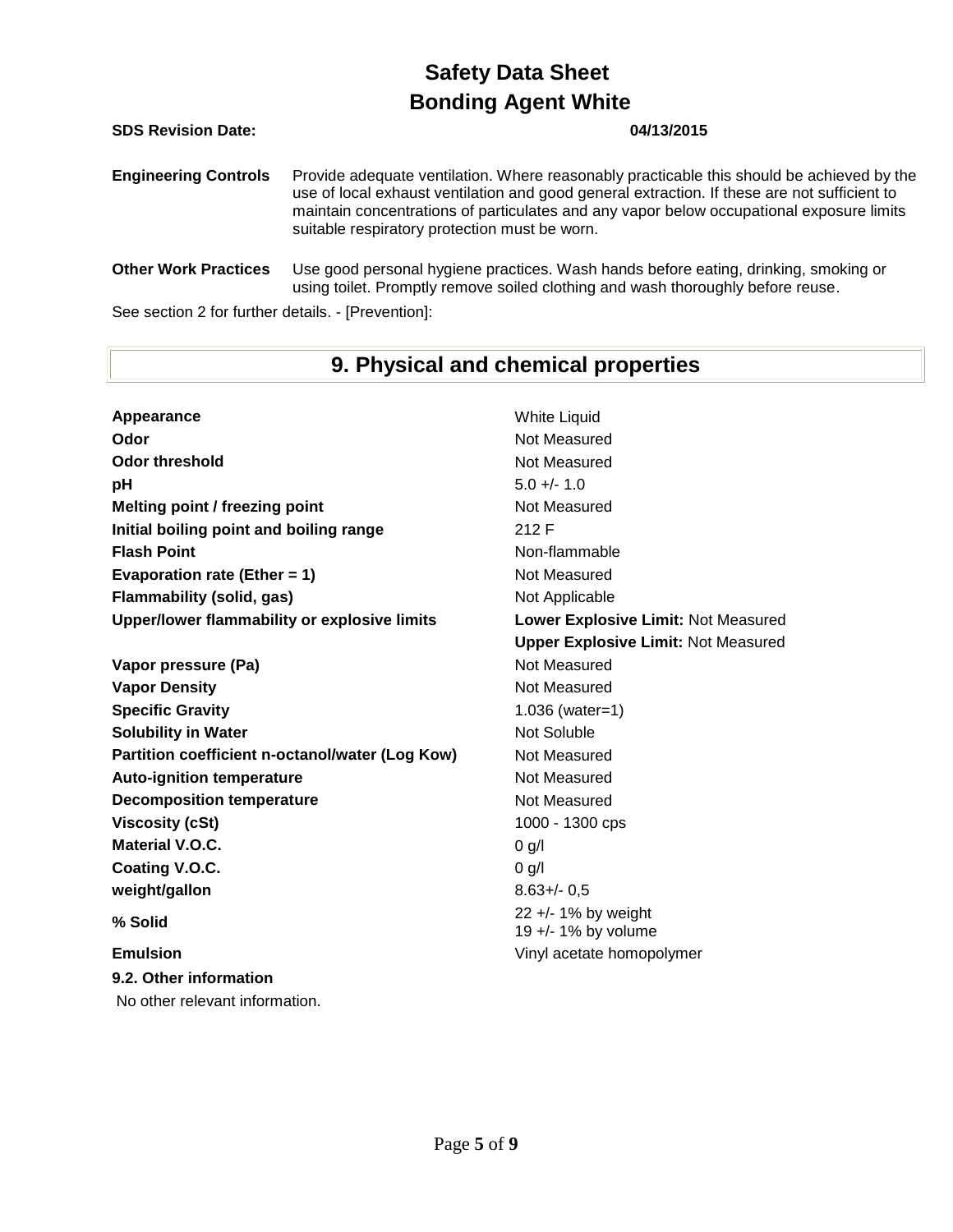#### **SDS Revision Date: 04/13/2015**

## **10. Stability and reactivity**

#### **10.1. Reactivity**

Hazardous Polymerization will not occur.

#### **10.2. Chemical stability**

Stable under normal circumstances.

#### **10.3. Possibility of hazardous reactions**

No data available.

#### **10.4. Conditions to avoid**

Do not mix product with other material unless specified by manufacturer.

#### **10.5. Incompatible materials**

No data available.

#### **10.6. Hazardous decomposition products**

Carbon Monoxide and Carbon Dioxide

# **11. Toxicological information**

#### **Acute toxicity**

| Ingredient                                                | Oral LD50.<br>mg/kg | Skin LD50.<br>mg/kg | <b>Inhalation</b><br>Vapor LC50,<br>ma/L/4hr | <b>Inhalation</b><br>Dust/Mist LC50.<br>ma/L/4hr | <b>Inhalation</b><br>Gas LC50.<br>ppm |
|-----------------------------------------------------------|---------------------|---------------------|----------------------------------------------|--------------------------------------------------|---------------------------------------|
| Acetic acid ethenyl ester, polymer with ethenol - (25213- | $> 5.000.00$ . Rat  | No data             | No data                                      | No data                                          | No data                               |
| $ 24-5\rangle$                                            | - Category: NA      | available           | available                                    | available                                        | available                             |

Note: When no route specific LD50 data is available for an acute toxin, the converted acute toxicity point estimate was used in the calculation of the product's ATE (Acute Toxicity Estimate).

| <b>Classification</b>         | Category | <b>Hazard Description</b>                                |
|-------------------------------|----------|----------------------------------------------------------|
| Acute toxicity (oral)         |          | Not Applicable                                           |
| Acute toxicity (dermal)       | ---      | Not Applicable                                           |
| Acute toxicity (inhalation)   |          | Not Applicable                                           |
| Skin corrosion/irritation     | 3        | Causes mild skin irritation. (Not adopted by US<br>OSHA) |
| Serious eye damage/irritation | 2        | Causes serious eye irritation.                           |
| Respiratory sensitization     |          | Not Applicable                                           |
| Skin sensitization            |          | Not Applicable                                           |
| Germ cell mutagenicity        |          | Not Applicable                                           |
| Carcinogenicity               |          | Not Applicable                                           |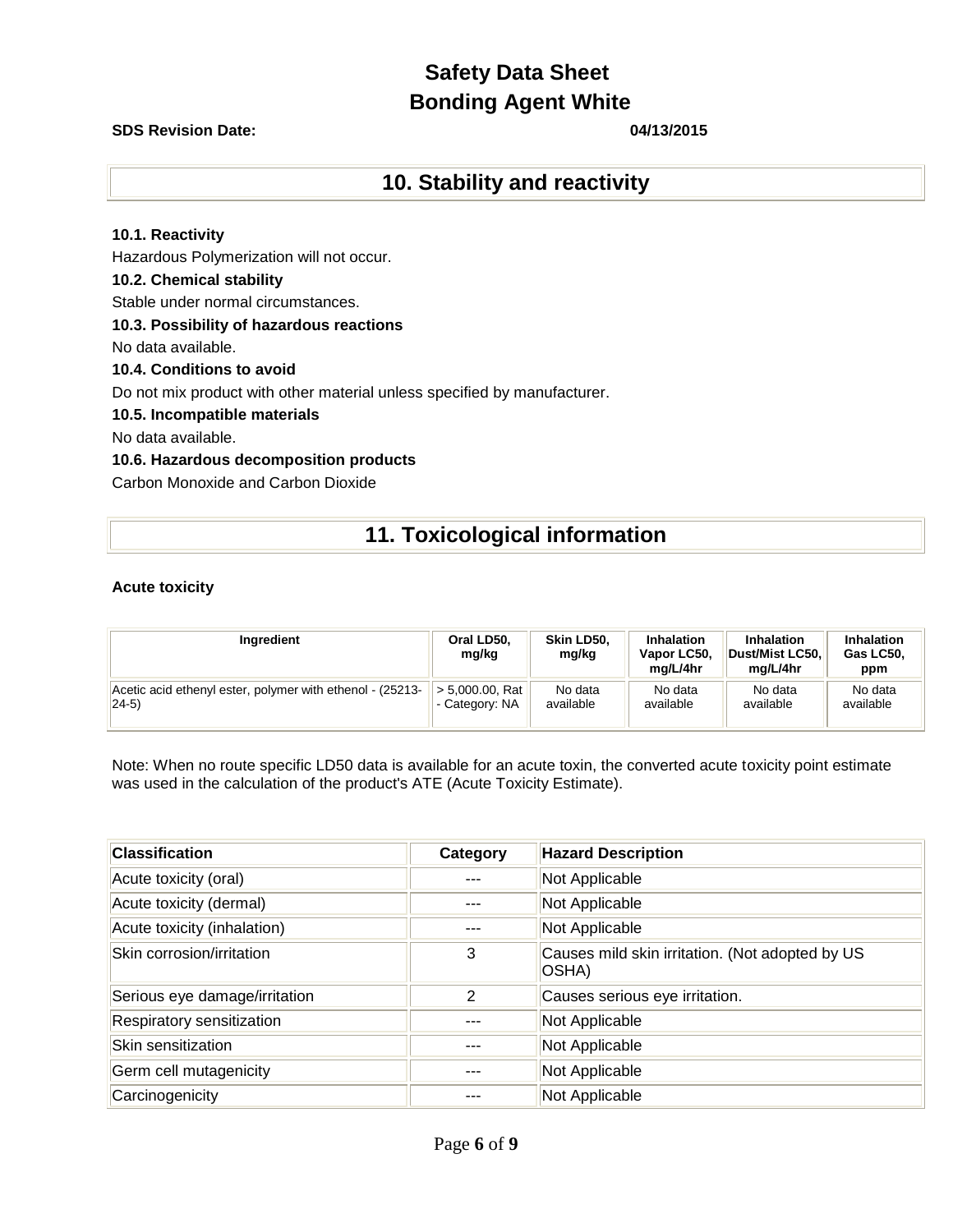#### **SDS Revision Date: 04/13/2015**

| Reproductive toxicity  | $- - -$  | Not Applicable        |
|------------------------|----------|-----------------------|
| STOT-single exposure   | $---$    | Not Applicable        |
| STOT-repeated exposure | $\cdots$ | Not Applicable        |
| Aspiration hazard      | $--$     | <b>Not Applicable</b> |

# **12. Ecological information**

### **12.1. Toxicity**

No additional information provided for this product. See Section 3 for chemical specific data.

#### **Aquatic Ecotoxicity**

| Inaredient                                                                  | 96 hr LC50 fish. | 48 hr EC50 crustacea. | ErC50 algae,  |
|-----------------------------------------------------------------------------|------------------|-----------------------|---------------|
|                                                                             | mq/l             | mg/l                  | mg/l          |
| Acetic acid ethenyl ester, polymer with ethenol - (25213-<br>$ 24.5\rangle$ | Not Available    | Not Available         | Not Available |

#### **12.2. Persistence and degradability**

There is no data available on the preparation itself.

#### **12.3. Bioaccumulative potential**

Not Measured

**12.4. Mobility in soil**

No data available.

#### **12.5. Results of PBT and vPvB assessment**

This product contains no PBT/vPvB chemicals.

#### **12.6. Other adverse effects**

No data available.

# **13. Disposal considerations**

### **13.1. Waste treatment methods**

Observe all federal, state and local regulations when disposing of this substance.

| <b>14. Transport information</b>    |                                                        |                                                                 |                           |  |  |
|-------------------------------------|--------------------------------------------------------|-----------------------------------------------------------------|---------------------------|--|--|
|                                     | <b>DOT (Domestic Surface</b><br><b>Transportation)</b> | IMO / IMDG (Ocean<br><b>Transportation)</b>                     | <b>ICAO/IATA</b>          |  |  |
| 14.1. UN number                     | Not Applicable                                         | Not Regulated                                                   | Not Regulated             |  |  |
| 14.2. UN proper shipping<br>name    | Not Regulated                                          | Not Regulated                                                   | Not Regulated             |  |  |
| 14.3. Transport hazard<br>class(es) | <b>DOT Hazard Class: Not</b><br>Applicable             | <b>IMDG:</b> Not Applicable<br><b>Sub Class: Not Applicable</b> | Air Class: Not Applicable |  |  |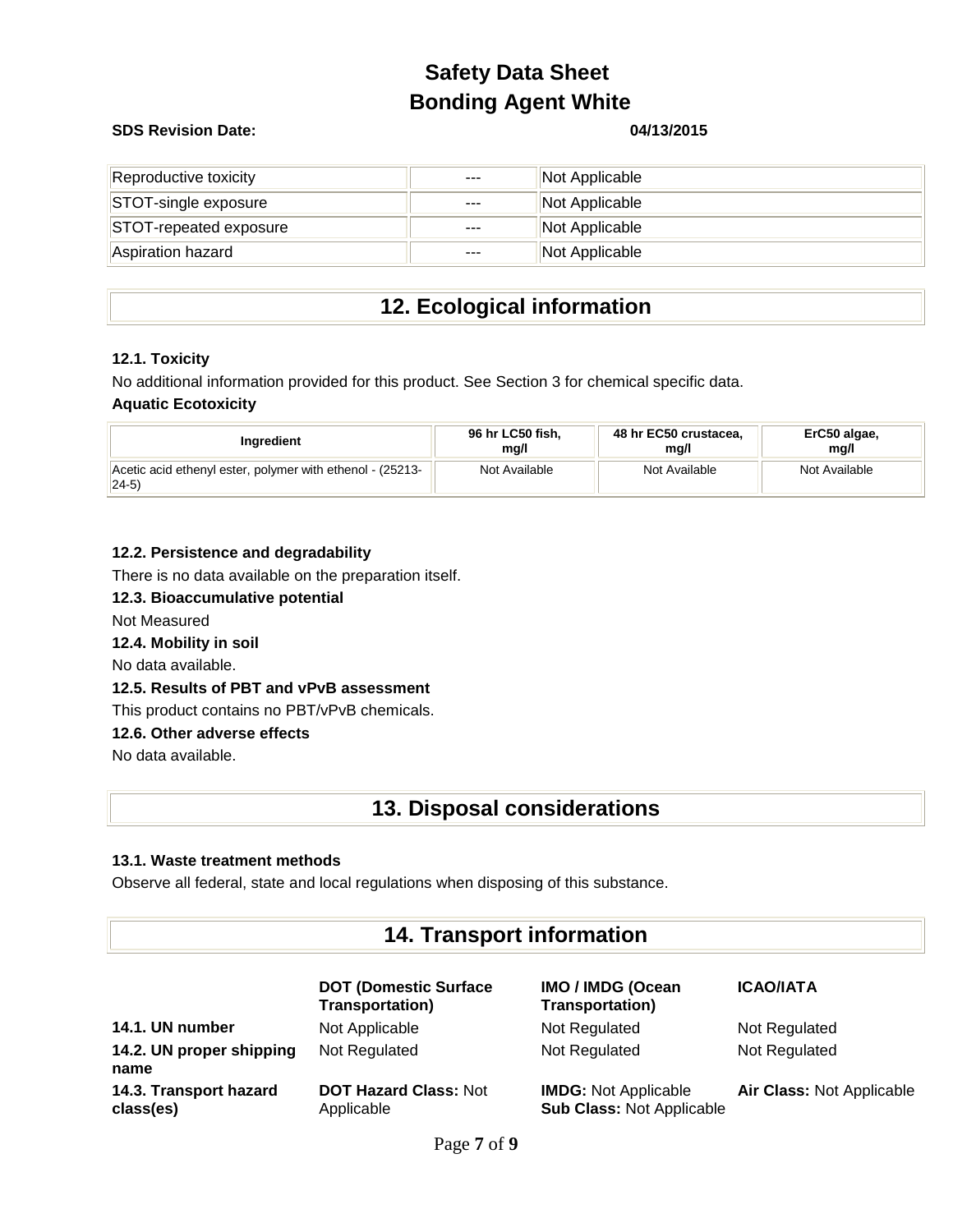#### **SDS Revision Date: 04/13/2015**

**14.4. Packing group** Not Applicable Not Applicable Not Applicable Not Applicable

**14.5. Environmental hazards**

**IMDG** Marine Pollutant: No

**14.6. Special precautions for user**

No further information

# **15. Regulatory information**

**Regulatory Overview** The regulatory data in Section 15 is not intended to be all-inclusive, only selected regulations are represented. **Toxic Substance Control Act ( TSCA)** All components of this material are either listed or exempt from listing on the TSCA Inventory. **WHMIS Classification** D2B

**US EPA Tier II Hazards Fire:** No

## **Sudden Release of Pressure:** No

### **Reactive:** No

### **Immediate (Acute):** Yes

### **Delayed (Chronic):** No

### **EPCRA 311/312 Chemicals and RQs:**

To the best of our knowledge, there are no chemicals at levels which require reporting under this statute.

#### **EPCRA 302 Extremely Hazardous:**

To the best of our knowledge, there are no chemicals at levels which require reporting under this statute.

### **EPCRA 313 Toxic Chemicals:**

To the best of our knowledge, there are no chemicals at levels which require reporting under this statute.

#### **Proposition 65 - Carcinogens (>0.0%):**

To the best of our knowledge, there are no chemicals at levels which require reporting under this statute.

### **Proposition 65 - Developmental Toxins (>0.0%):**

To the best of our knowledge, there are no chemicals at levels which require reporting under this statute.

#### **Proposition 65 - Female Repro Toxins (>0.0%):**

To the best of our knowledge, there are no chemicals at levels which require reporting under this statute.

#### **Proposition 65 - Male Repro Toxins (>0.0%):**

To the best of our knowledge, there are no chemicals at levels which require reporting under this statute.

### **New Jersey RTK Substances (>1%) :**

To the best of our knowledge, there are no chemicals at levels which require reporting under this statute.

### **Pennsylvania RTK Substances (>1%) :**

To the best of our knowledge, there are no chemicals at levels which require reporting under this statute.